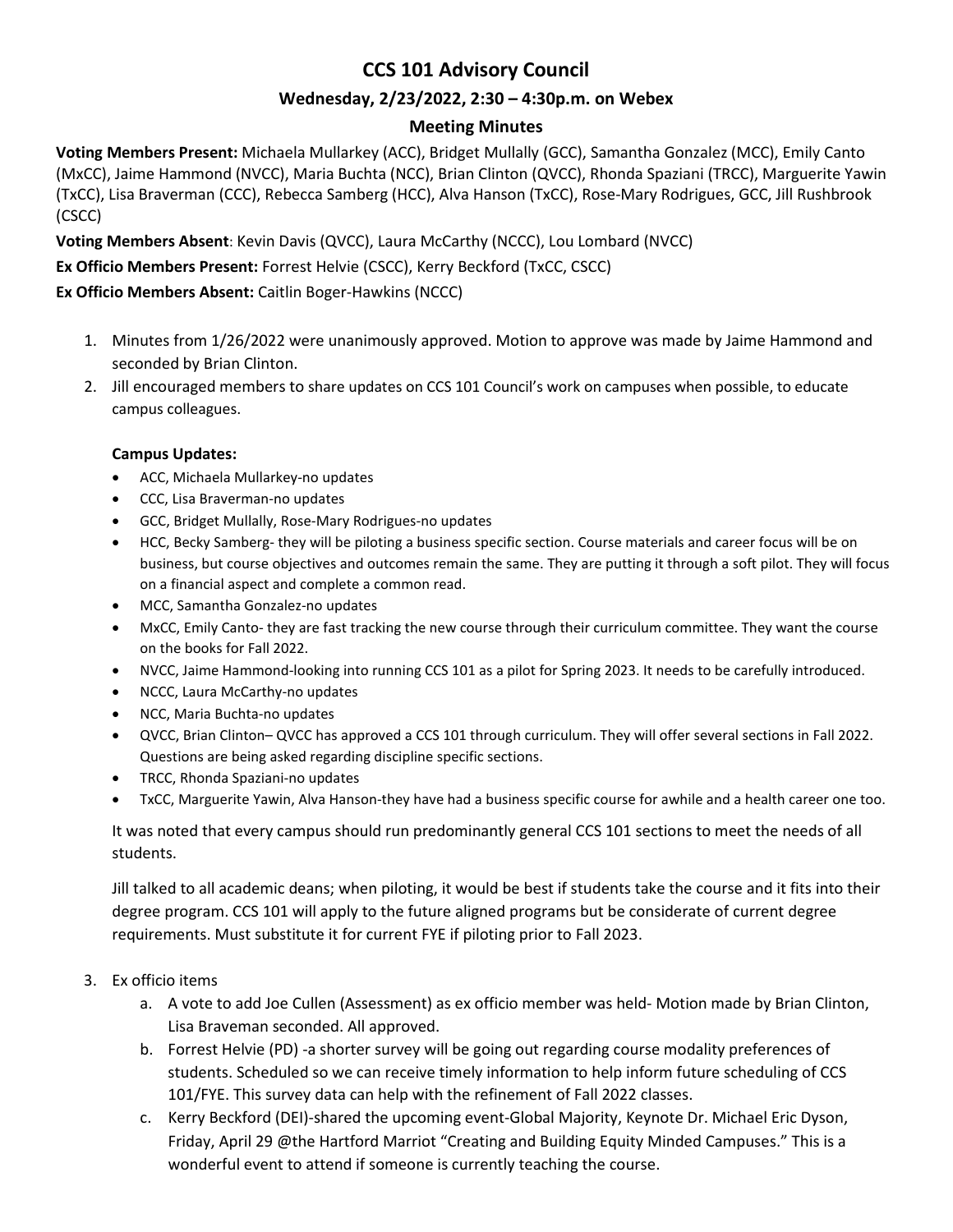- d. Caitlin Boger Hawkins (IR)-Jill shared, on Caitlin's behalf, that the survey Forrest discussed will be distributed to students assessing when and how students would like their courses offered and in which modalities. It will be going out next month. It will not have a big impact on scheduling for Fall 2022 but will for future semesters.
- 4. APRC –On 2/4/22 APRC approved the course with minor edits. The Council reviewed updated proposal with changes recommended by APRC. The proposal is currently In Teams with minor edits (mostly verb tense and grammar changes). Main change was in prerequisite language "eligible to take intensive/developmental English courses". It may need to be revisited once the English courses are aligned throughout the system. ESL was not yet addressed and that group is aligning ESL courses. The Council will need to keep revisiting the prerequisite for this course since ACME will be implemented by 2025 as well.
- 5. CCS 101 webpage: [www.ct.edu/ccs101-](http://www.ct.edu/ccs101)Please share with your campuses and colleagues. Many questions are answered on the page. Our minutes, agenda, policy, and resources from first professional development day are available on the webpage.
- 6. CCS 101 course renumbering--CCS 1001 was voted on unanimously.
- 7. Cohort/Designated Section discussion –breakout groups went into discussion for 30 minutes.

Discussion: Some faculty are under belief that you can't cohort the class and it can't be discipline specific courses. A concern is that it is tricky to do it well so that it doesn't become a discipline intro course. It can be contextualized, but outcomes and objectives must remain the same. But if offering designated sections, it works best when it is by area of study or meta majors. We have 6 approved areas of study and sections of the course could be designed by those.

Breakout Session Feedback: Logistical challenges were discussed. The Council agreed that the designated section option is worth pursuing. It is important that campuses are aware that they can make the choice to offer discipline specific sections, but that it isn't mandated. It was recommended that the Council provide a concrete example of how specific the designated courses would be. It was cautioned that campuses must be careful of allowing designated programs that can't support enrollment in the course. These decisions will be very campus based. It was concluded that the majority of sections should be general and not designated sections. It was also discussed that the course could be taken in the first or second semester. The curriculum subcommittee will continue to discuss the particulars further.

- 8. Reminder: PD events for Council members Spring 2022 Operationalizing CCS 101 for instructors
	- **2 hr session in February – Friday, 2/25 from 2-4pm Reminder. It's virtual.** 
		- $\circ$  1st session: Develop Rubric for Vetting Exemplars and Process for Exemplar Submissions call out for one exemplar per campus to use. If snow day, still come.
	- **2 hr session in March – Friday, 3/25 from 2-4pm**
		- o 2<sup>nd</sup> session: Use Rubrics to Vet Submitted Exemplars
	- **2 hr session in April – Friday, 4/22 from 2-4pm**
		- o 3<sup>rd</sup> session: Develop Master Course Syllabus for CCS 101
- 9. Subcommittee Work for Spring 2022 **Reports:**
- **Curriculum Development and Assessment** (create process for course review and continual curriculum development including an assessment process, tools, and rubrics) **– Joe Cullen will be point person for assessment Take point on cohort designation.** 
	- o **Jaime Hammond**
	- o **Samantha Gonzalez**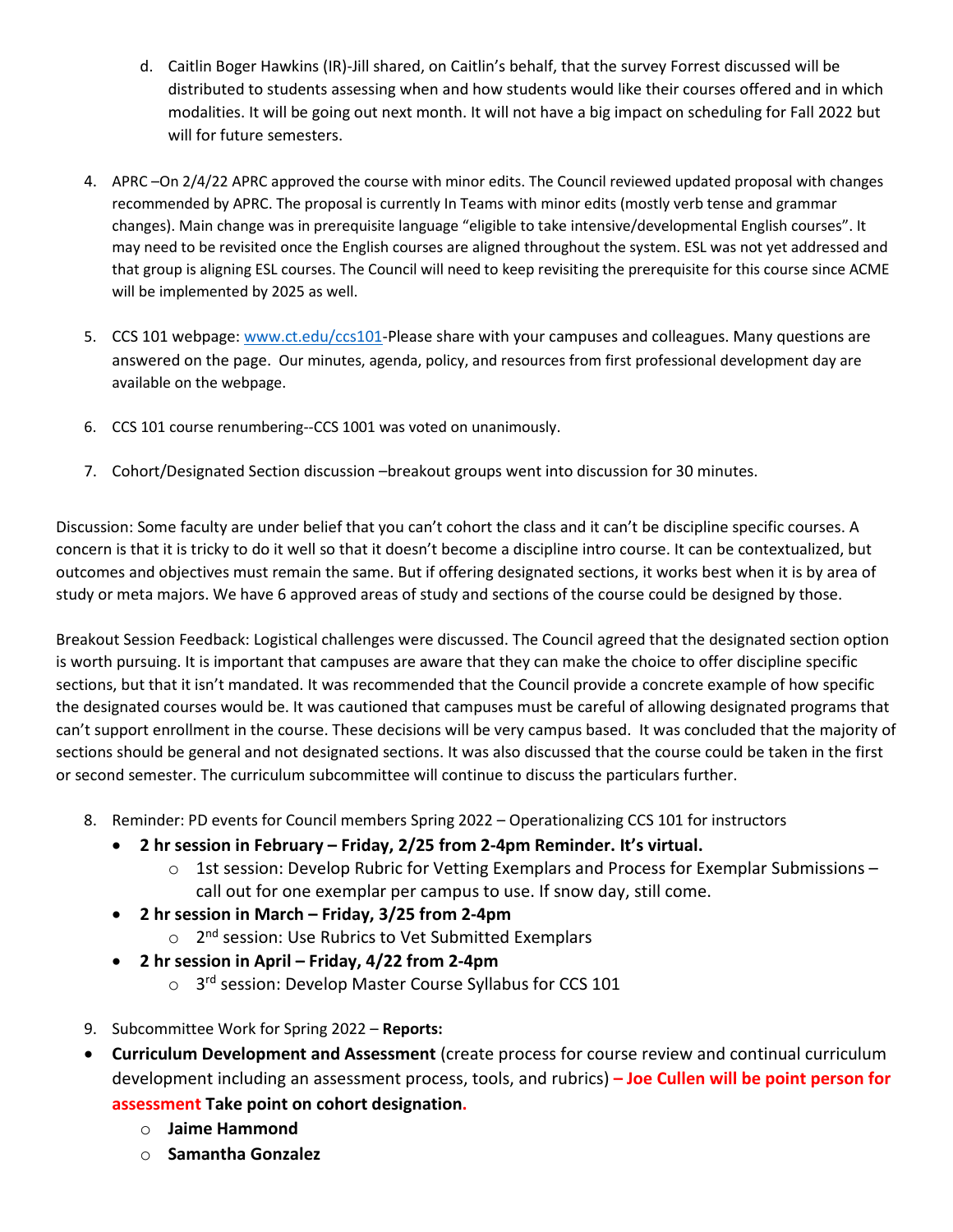o **Marguerite Yawin**

#### **Update: They haven't met yet. Will be meeting 2/24. Syllabus is emphasized.**

#### **Spring 2022 priorities:**

- $\triangleright$  Create plan for vetting "exemplar assignments"
- $\triangleright$  Create Master Course Syllabus

#### **Future Goals:**

- $\triangleright$  \*In collaboration with Quality of Instruction subcommittee, create Master Course Shell
- $\triangleright$  Create ongoing assessment plan
- **Policy Clarification & Implementation** (clarify student exemption policy, how to ensure students take within 9 credits, course delivery options for degree students to take within first 9 credits) **– Amy Feest will be point person for policy clarification**
	- o **Kevin Davis**
	- o **Laura McCarthy**
	- o **Lou Lombard**
	- o **Alva Hanson**

**Update: They met and discussed that the requirement of 9 credits should be relaxed between the first 2 semesters. They considered that it is recommended that everyone take it in their first semester but believe the enforcement mechanism is advising and not a mandate. There is tremendous value in this course for students and to have them take the class, however, the logistics will be tough to work through. They two semester extension could be recommended to different campuses to maximize seats. This could be revisited after the first year, when there is more data on course taking habits and performance of first year students.** 

**The Council supported extending the 9-credit requirement to the first two semesters and a formal proposal will be presented for a vote at our next meeting.**

#### **Exemption:**

**1. For students who have an FYE course that does not meet CCS 101 3 credit course requirements, it is recommended that credit for prior learning be extended. Kevin is drafting a credit for prior learning proposal to include assignment and form.** 

**2. For student who want to waive the FYE requirement, Lou will work on a form and a process for this.**

#### **Spring 2022 priorities:**

- $\triangleright$  Clarify student exemption policy (incoming Fall 2023 vs. continuing)
- $\triangleright$  Propose process to ensure students take within first 9 credits (sequencing, advising, etc.)

#### **Future Goals:**

 $\triangleright$  Develop plan/menu for course delivery options for degree students to take within first 9 credits (summer bridge, first half course, modalities)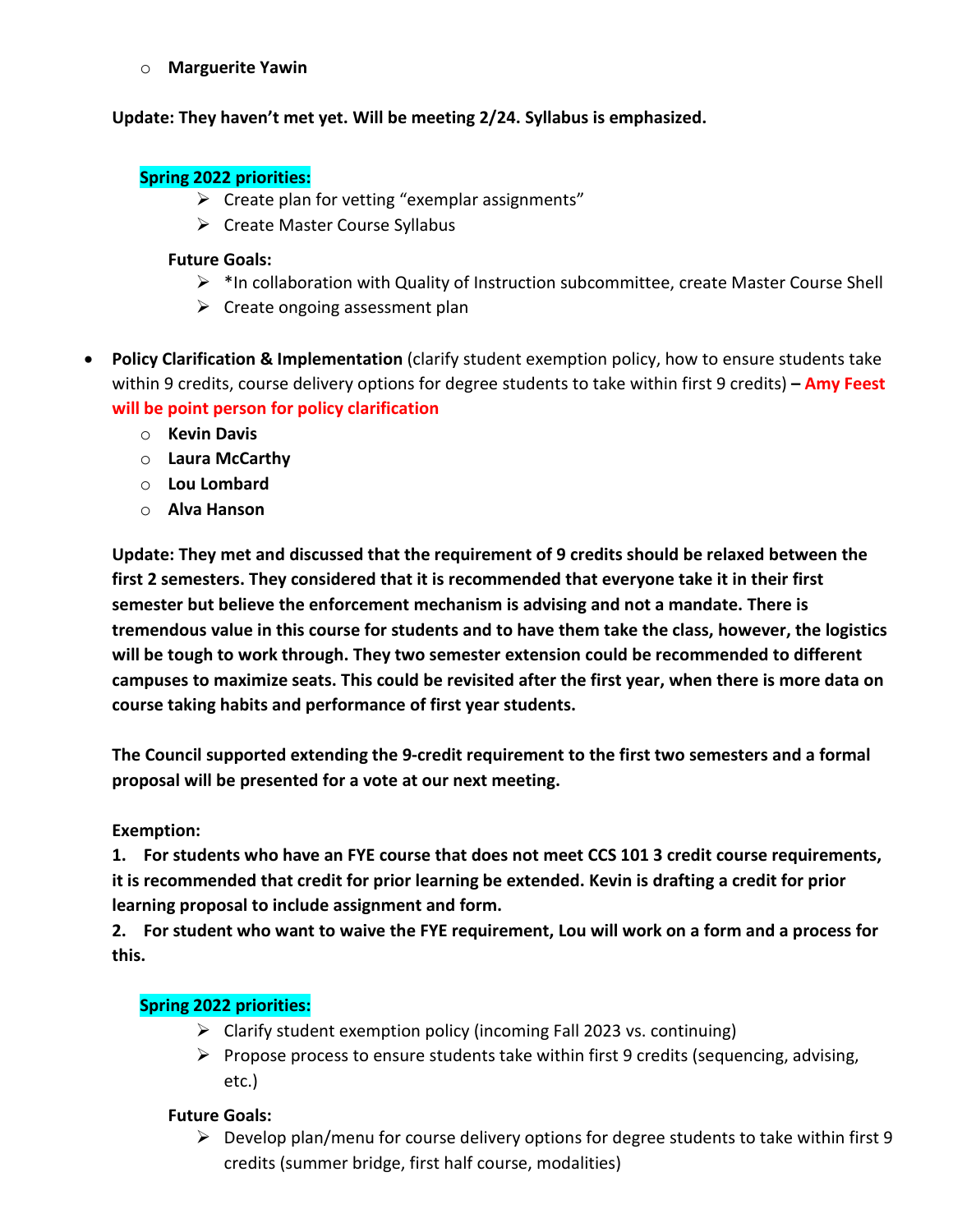- **Professional Development/Learning** (evaluate PD needs and inform/assist in planning events) **– Forrest Helvie will point person for PD**
	- o **Maria Buchta**
	- o **Bridget Mullally**
	- o **Michaela Mullarkey**

**Update: The subcommittee recommended tiers to PD. It could begin with intro to learning outcomes and progress from there. There could be 1-2 more trainings for new faculty. The structure could follow an asynchronous or synchronous system level training then break off to campus coordinator trainings. That structure will provide a unifying message at the beginning and then hone trainings for campus-specific course needs. The first trainings could be very general so multiple people could join from several campuses. Keeping number of trainings controlled was recommended.** 

### **Spring 2022 priorities:**

- $\triangleright$  Develop required training of new instructors and delivery method(s)
- $\triangleright$  Develop PD plan for Fall 2022 (system wide)

### **Future Goals:**

- $\triangleright$  Develop outcomes based professional development
- $\triangleright$  Develop "delivery method" professional development and create "course delivery communities" to support faculty teaching CCS 101
- **Quality of Instruction** (research/develop a repository for CCS 101 instructors, review/create CCS 101 instructor job descriptions - both FT and PT, OER review/development, plan for instructor and student evaluation) - **Adrianne Dunham and Katie O'Connell will be point people for repository on BB and Master Course Shell / Christie Higney will be point person for job description/HR**
	- o **Becky Samberg**
	- o **Rhonda Spaziani**
	- o **Emily Canto**

**Update: The subcommittee worked on FT and PT job descriptions. Certain human development disciplines were considered favorable. The FT proposed requirements focused on master's in human development field and 2 years' experience teaching a college success course. The PT requirement was master's and 1 year teaching experience. The committee also was aware of the importance of not excluding current instructors who may not meet new requirements. Current instructors could be grandfathered in. Master's degree for both PT and FT instructors will be required. Preferred experience in teaching college success was recommended but broadening experience to expand instructor pool was encouraged.** 

### **Spring 2022 priorities:**

- $\triangleright$  Create job descriptions for CCS 101 Instructor (both FT and PT)
- $\triangleright$  Start building a repository in Blackboard